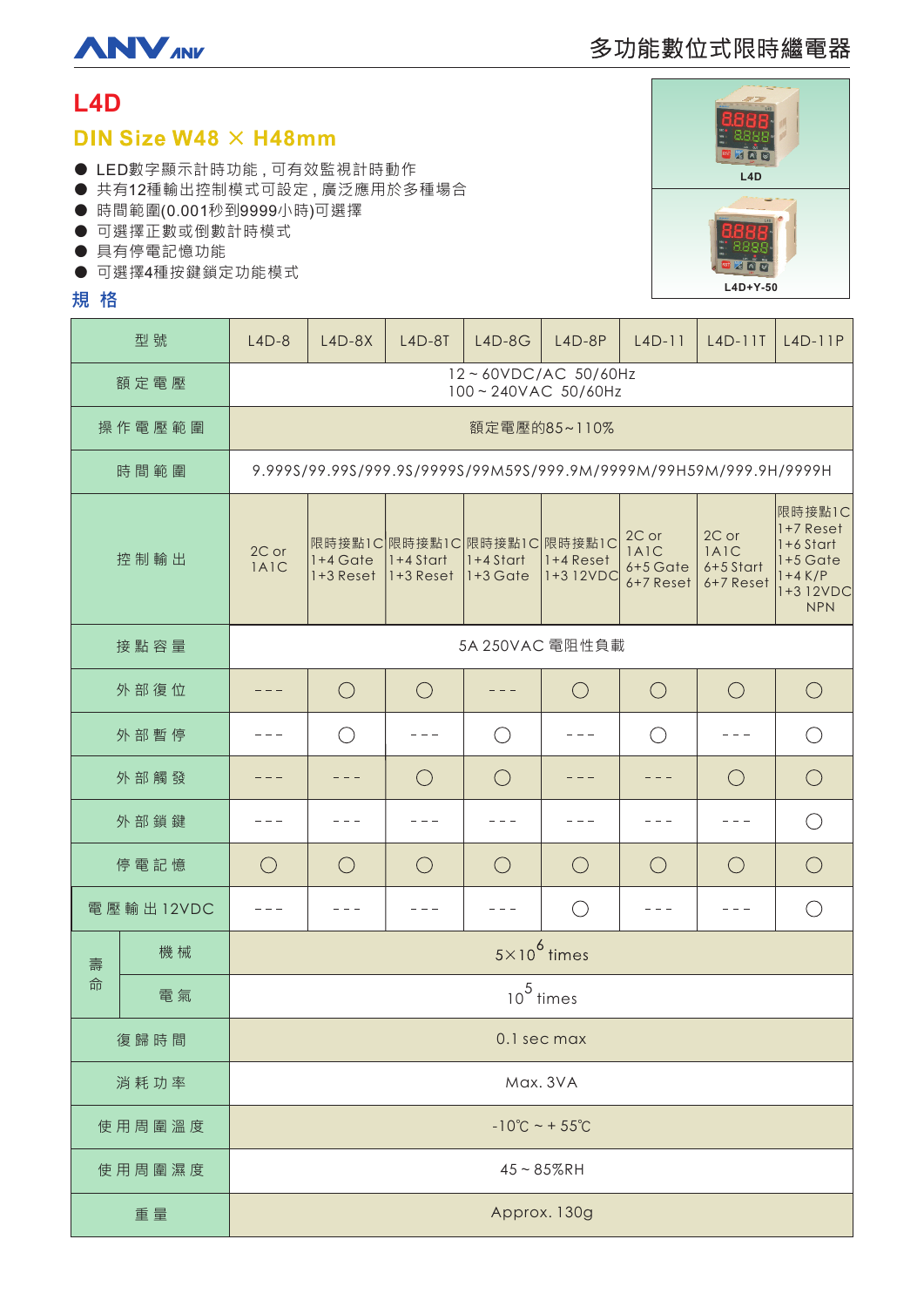# 多功能數位式限時繼電器



## 接線圖



# 時序圖

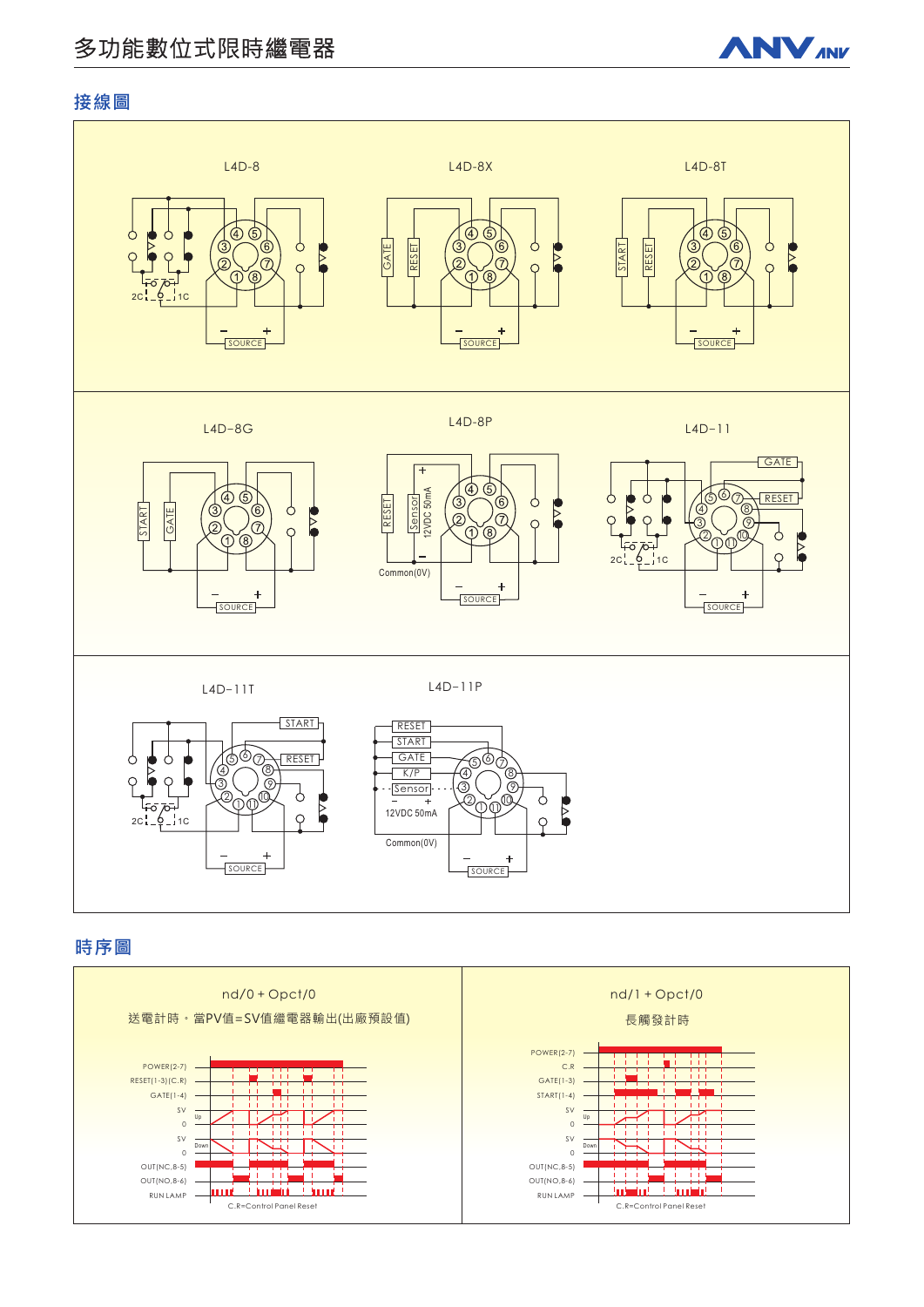